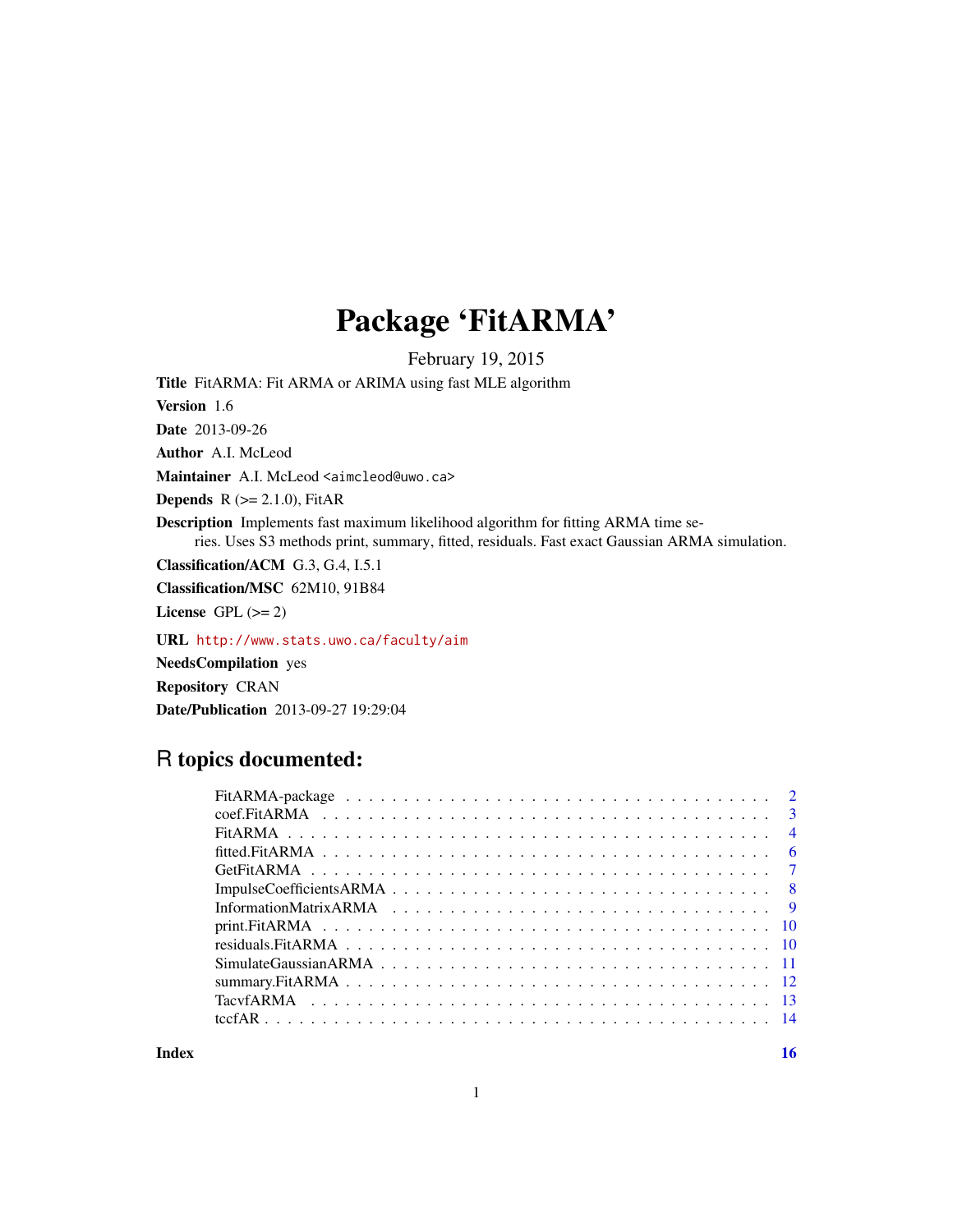Fit ARMA/ARIMA time series model using fast algorithm. All MLE computations in R. Two estimation functions: 'FitARMA' and 'GetFitARMA' are provided. 'FitARMA' provides more options including an option for exact MLE estimation of the intercept term. 'GetFitARMA' is provided for bootstrapping and simulation experiments. S3 Methods 'print', 'summary', 'coef', 'residuals', 'fitted' provided. Fast exact Gaussian ARMA simultation using C.

#### Details

| Package:  | FitARMA            |
|-----------|--------------------|
| Type:     | Package            |
| Version:  | 1.4                |
| Date:     | 2010-12-01         |
| License:  | GLP 2.0 or greater |
| LazyLoad: | yes                |

FitARMA is the main function.

#### Author(s)

A.I. McLeod

#### References

A. I. McLeod, Ying Zhang (2007). Faster ARMA maximum likelihood estimation, Computational Statistics & Data Analysis 52(4), URL http://dx.doi.org/10.1016/j.csda.2007.07.020

#### See Also

[arima](#page-0-0), [AcfPlot](#page-0-0)

```
data(SeriesA)
#ARIMA(0,1,1) with exact estimation of mean of differenced series
ans<-FitARMA(SeriesA, order=c(0,1,1), MeanMLEQ=TRUE)
ans
coef(ans)
#ARIMA(0,1,1) with sample-mean estimation of mean of differenced series
ans<-FitARMA(SeriesA, order=c(0,1,1))
ans
coef(ans)
```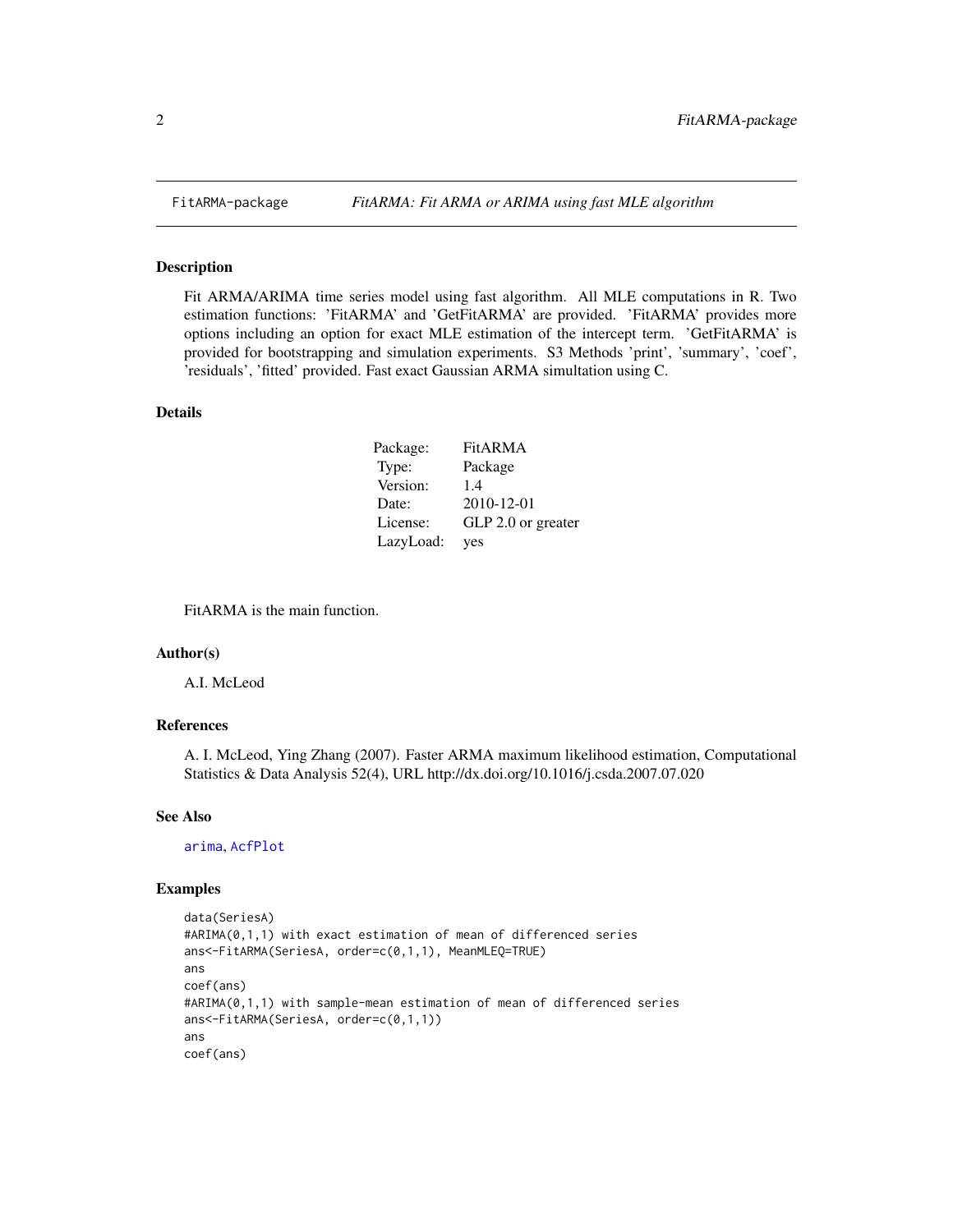#### <span id="page-2-0"></span>coef.FitARMA 3

```
#ARIMA(0,1,1) with mean of differenced series set to zero
#as in 'arima'
ans<-FitARMA(SeriesA, order=c(0,1,1), demean=FALSE)
ans
coef(ans)
# illustrating methods
summary(ans)
resid(ans)
fitted(ans)
ans$racf
#Simulate and fit Gaussian ARMA
z<-SimulateGaussianARMA(0.9, 0.5, 200)
#GetFitARMA is faster than FitARMA.
#Use GetFitARMA for parametric bootstrap and simulation experiments
GetFitARMA(z, p=1, q=1)
```
<span id="page-2-1"></span>coef.FitARMA *coef method for class FitARMA*

#### Description

produces table showing parameters, standard errors and Z-ratios

#### Usage

## S3 method for class 'FitARMA' coef(object, ...)

## Arguments

| object                  | class FitARMA object |
|-------------------------|----------------------|
| $\cdot$ $\cdot$ $\cdot$ | auxiliary parameters |

# Value

```
matrix with 3 columns
```
#### Author(s)

A.I. McLeod

#### See Also

[FitARMA](#page-3-1)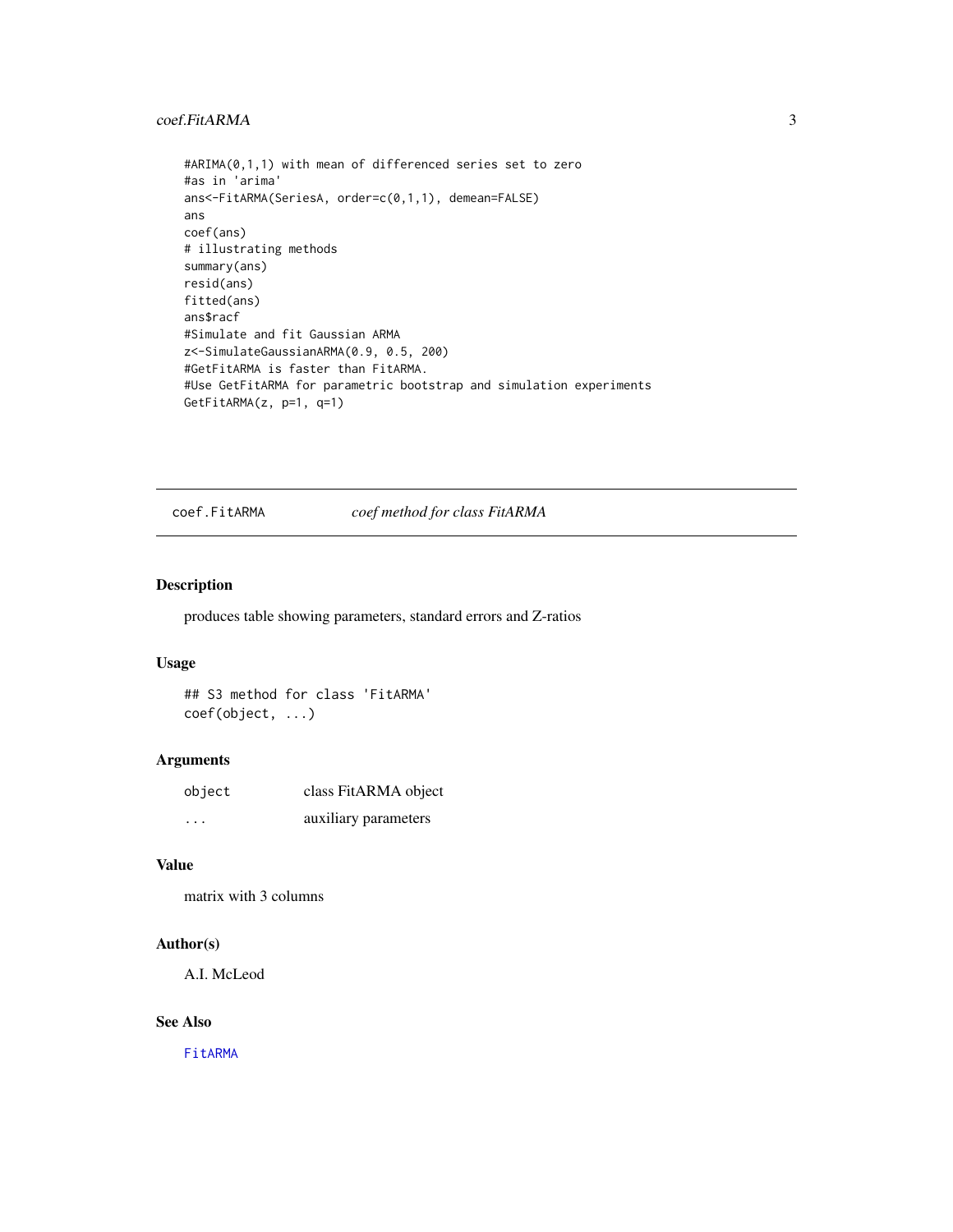# Examples

```
data(SeriesA)
out<-FitARMA(SeriesA, c(1,0,1))
coef(out)
```
## <span id="page-3-1"></span>FitARMA *Fit ARMA/ARIMA using fast MLE algorithm*

## Description

Fits an ARIMA(p,d,q) model using the algorithm given in McLeod and Zhang (2007).

## Usage

```
FitARMA(z, order = c(0, 0, 0), demean = TRUE, MeanMLEQ = FALSE, pApprox = 30, MaxLag = 30)
```
# Arguments

|                 | time series                                             |
|-----------------|---------------------------------------------------------|
| order           | model order, $c(p,d,q)$                                 |
| demean          | if TRUE, mean parameter included otherwise assumed zero |
| <b>MeanMLEO</b> | exact MLE for mean, ignored unless demean=TRUE          |
| pApprox         | order of approximation to be used                       |
| MaxLag          | maximum number of lags for portmanteau test             |

## Details

See McLeod and Ying (2007).

## Value

A list with class name "FitARMA" and components:

| loglikelihood | value of the loglikelihood                     |
|---------------|------------------------------------------------|
| phiHat        | AR coefficients                                |
| thetaHat      | MA coefficients                                |
| sigsqHat      | innovation variance estimate                   |
| muHat         | estimate of the mean                           |
| covHat        | covariance matrix of the coefficient estimates |
| racf          | residual autocorrelations                      |
| LjungBox      | table of Ljung-Box portmanteau test statistics |
| res           | innovation residuals, same length as z         |
| fits          | fitted values, same length as z                |

<span id="page-3-0"></span>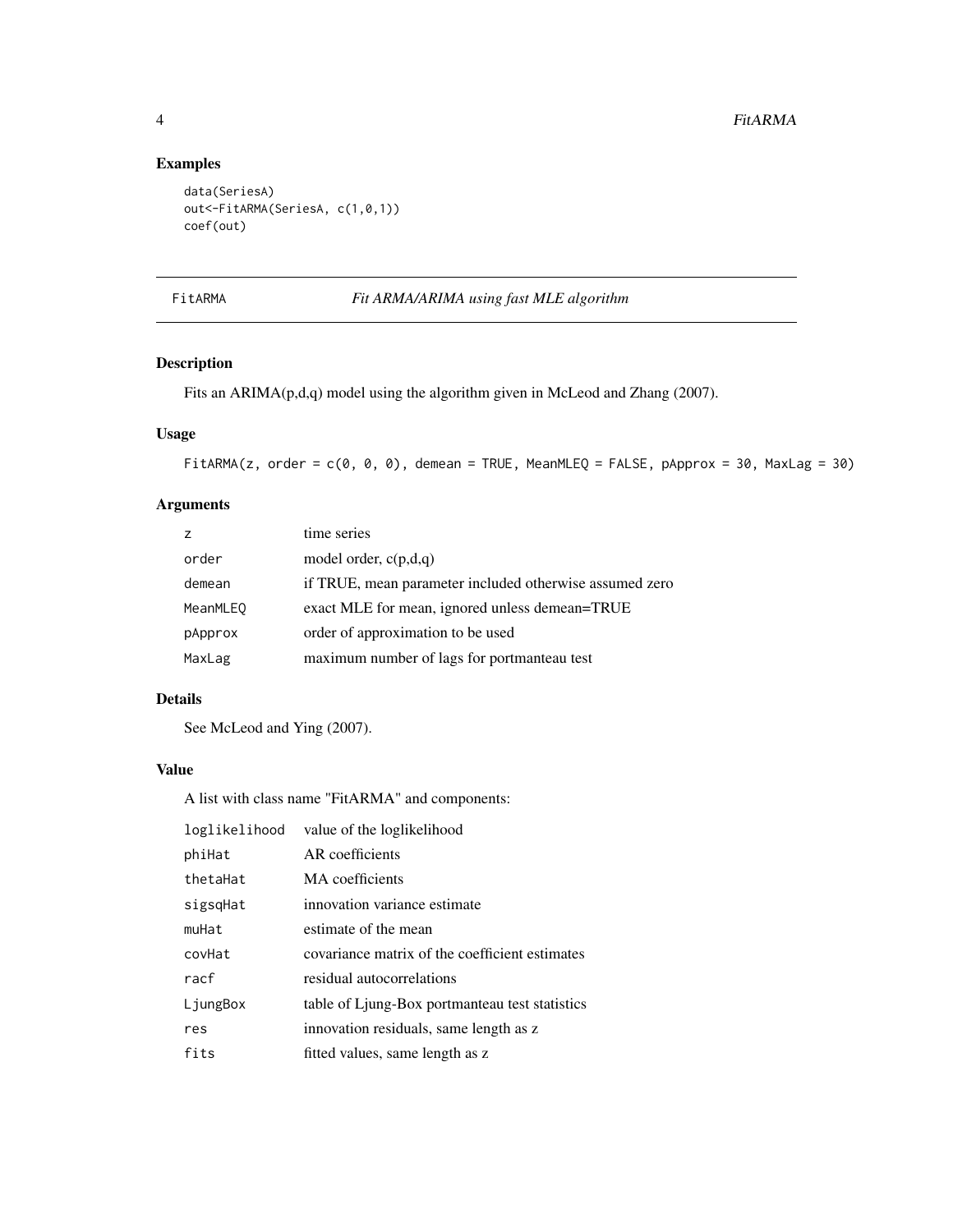#### <span id="page-4-0"></span>FitARMA 5

| demean         | TRUE if mean estimated otherwise assumed zero                |
|----------------|--------------------------------------------------------------|
| IterationCount |                                                              |
|                | number of iterations in mean mle estimation                  |
| convergence    | value returned by optim $-$ should be 0                      |
| MLEMean0       | TRUE if mle for mean algorithm used                          |
| tsp            | tsp(z)                                                       |
| call           | result from match.call() showing how the function was called |
| ModelTitle     | description of model                                         |
| DataTitle      | returns $\text{attr}(z, \text{"title"})$                     |

#### Note

When  $d>0$  and demean=TRUE, the mean of the differenced series is estimated. This corresponds to including a polynomial of degree d.

When d>0, the AIC/BIC are computed for the differenced series and so they are not comparable to the values obtained for models with d=0.

#### Author(s)

A.I. McLeod, aimcleod@uwo.ca

#### References

A.I. McLeod andY. Zhang (2008), Faster ARMA maximum likelihood estimation, Computational Statistics & Data Analysis, 52-4, 2166-2176. DOI link: http://dx.doi.org/10.1016/j.csda.2007.07.020

# See Also

[GetFitARMA](#page-6-1), [print.FitARMA](#page-9-1), [coef.FitARMA](#page-2-1), [residuals.FitARMA](#page-9-2), [fitted.FitARMA](#page-5-1), [arima](#page-0-0)

```
data(SeriesA) #in datasets()
out1<-FitARMA(SeriesA, c(1,0,1))
out1
coef(out1)
out2<-FitARMA(SeriesA, c(0,1,1))
out2
coef(out2)
```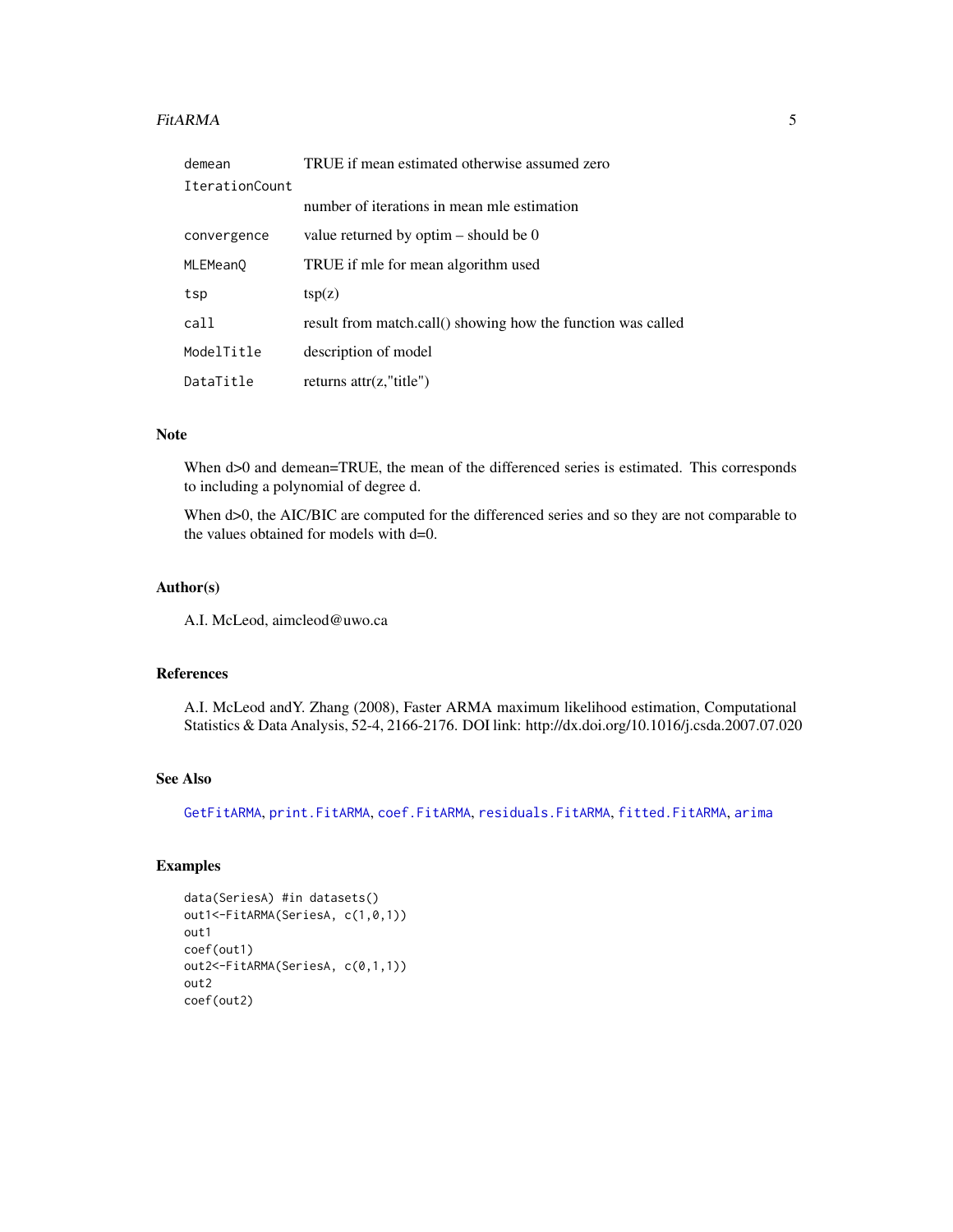<span id="page-5-1"></span><span id="page-5-0"></span>

The fitted values are the observed minus residuals. If there is differencing, the observed values are those corresponding to the differenced time series.

# Usage

## S3 method for class 'FitARMA' fitted(object, ...)

# Arguments

| object                  | class FitARMA object |
|-------------------------|----------------------|
| $\cdot$ $\cdot$ $\cdot$ | auxiliary parameters |

#### Value

vector or ts object

# Author(s)

A.I. McLeod

## See Also

[FitARMA](#page-3-1)

```
data(SeriesA)
out<-FitARMA(SeriesA, c(1,0,1))
fitted(out)
```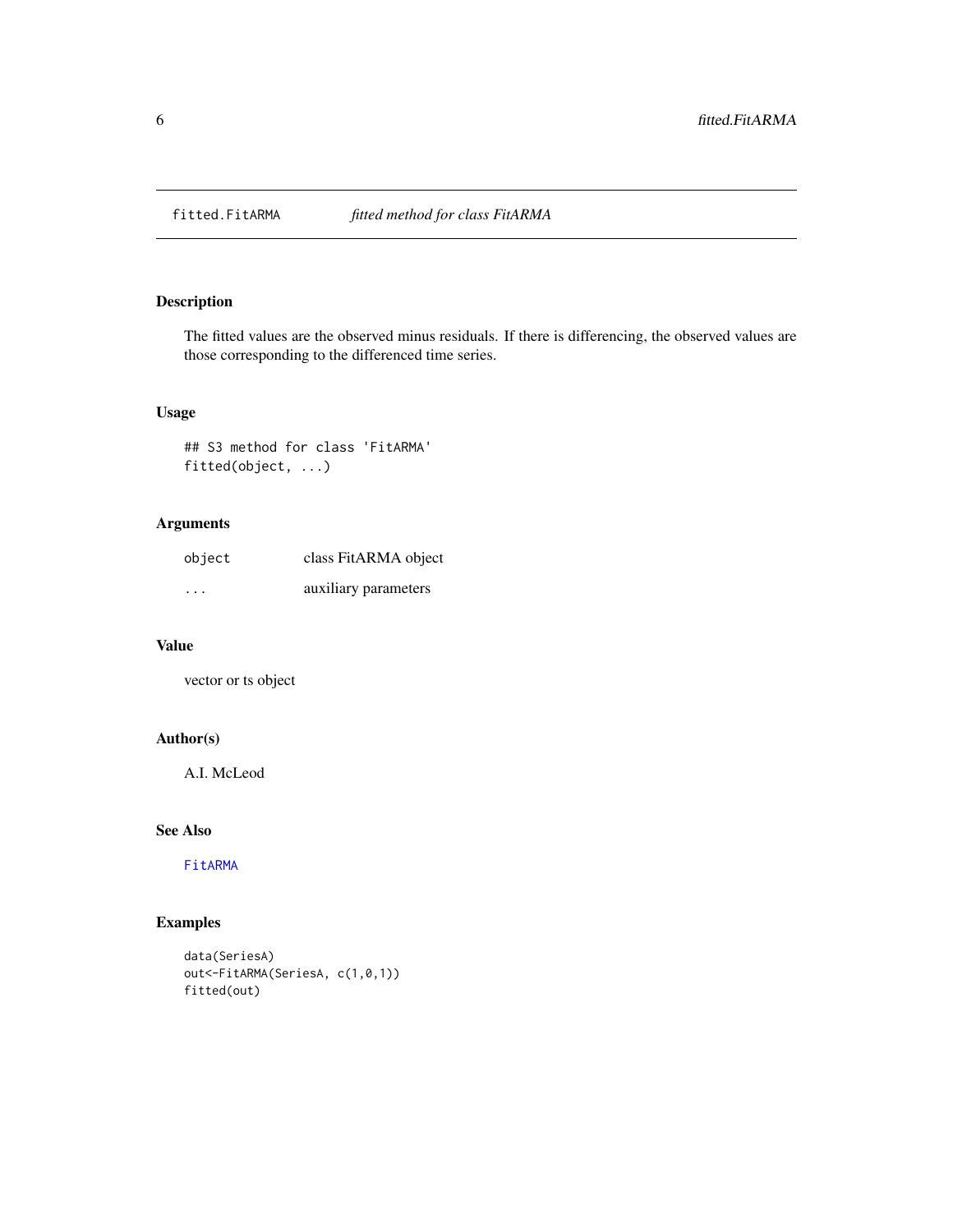<span id="page-6-1"></span><span id="page-6-0"></span>

The algorithm of McLeod and Zhang (2007) is used.

#### Usage

GetFitARMA(y, p, q, pApprox =  $30$ , init =  $0$ )

#### Arguments

|         | time series                 |
|---------|-----------------------------|
| р       | AR order                    |
|         | MA order                    |
| pApprox | AR approximation            |
| init    | initial parameter estimates |

#### Details

See McLeod and Zhang (2006).

#### Value

| loglikelihood | value of maximized loglikelihood                                                        |
|---------------|-----------------------------------------------------------------------------------------|
| phiHat        | estimated phi parameters                                                                |
| thetaHat      | estimated theta parameters                                                              |
| convergence   | result from optim                                                                       |
| algorithm     | indicates "L-BFGS-B" or "Nelder-Mead" according as which algorithm was<br>used in optim |

## Author(s)

A.I. McLeod, aimcleod@uwo.ca

## References

A.I. McLeod andY. Zhang (2008), Faster ARMA maximum likelihood estimation, Computational Statistics & Data Analysis, 52-4, 2166-2176. DOI link: http://dx.doi.org/10.1016/j.csda.2007.07.020

## See Also

[arima](#page-0-0), [FitARMA](#page-3-1)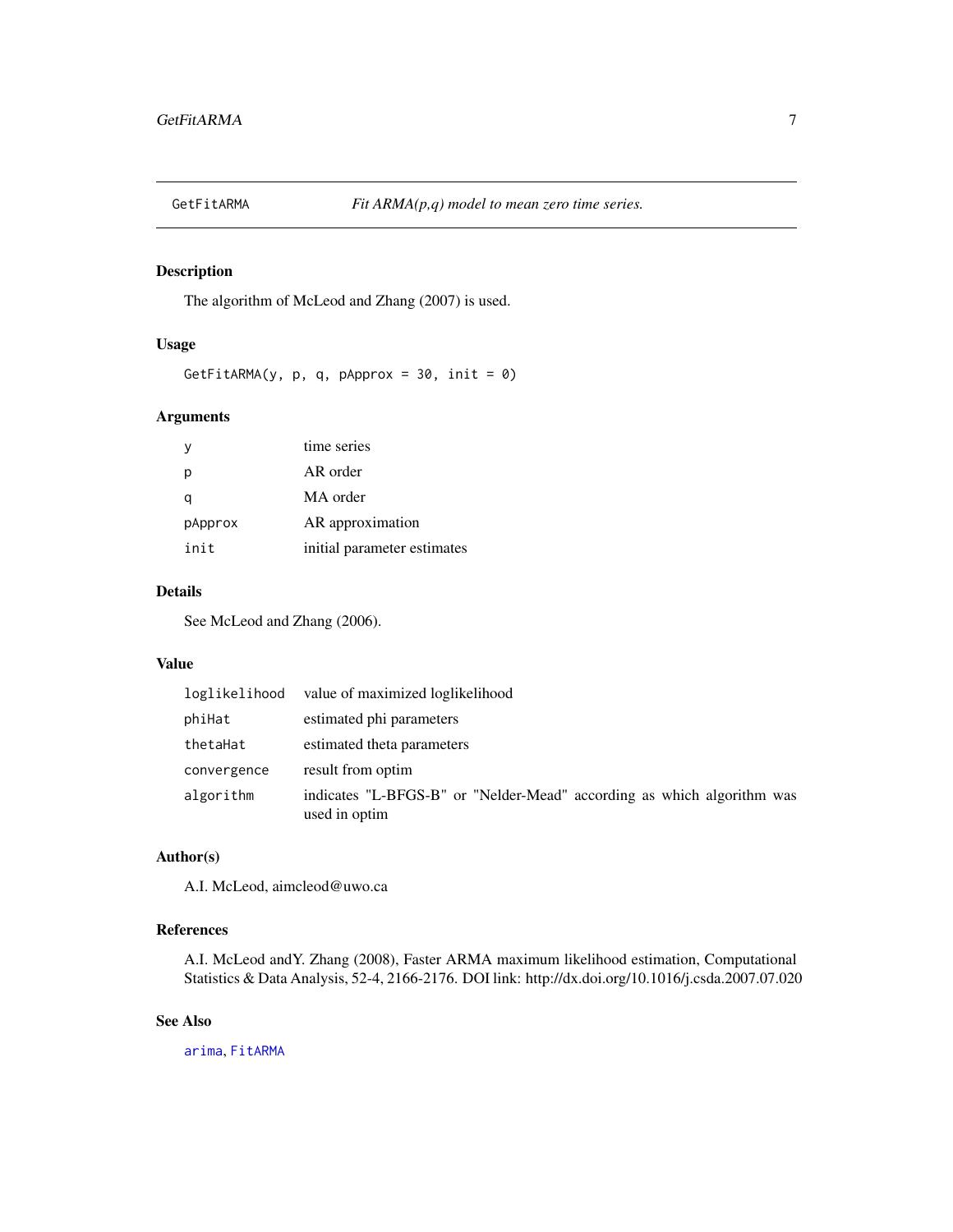# Examples

```
data(SeriesA)
z<-SeriesA-mean(SeriesA)
GetFitARMA(z, 1, 1)
w<-diff(z, differences=1)
GetFitARMA(w, 0, 1)
```
ImpulseCoefficientsARMA

*Impulse coefficients of ARMA*

## Description

The coefficients in the infinite MA expansion of the ARMA model are determined.

# Usage

```
ImpulseCoefficientsARMA(phi, theta, lag.max)
```
# Arguments

| phi     | AR coefficients           |
|---------|---------------------------|
| theta   | MA coefficients           |
| lag.max | $lags 0, \ldots, lag.max$ |

# Value

vector length lag.max+1

# Author(s)

A.I. McLeod

# Examples

ImpulseCoefficientsARMA(0.9,0.5,20)

<span id="page-7-0"></span>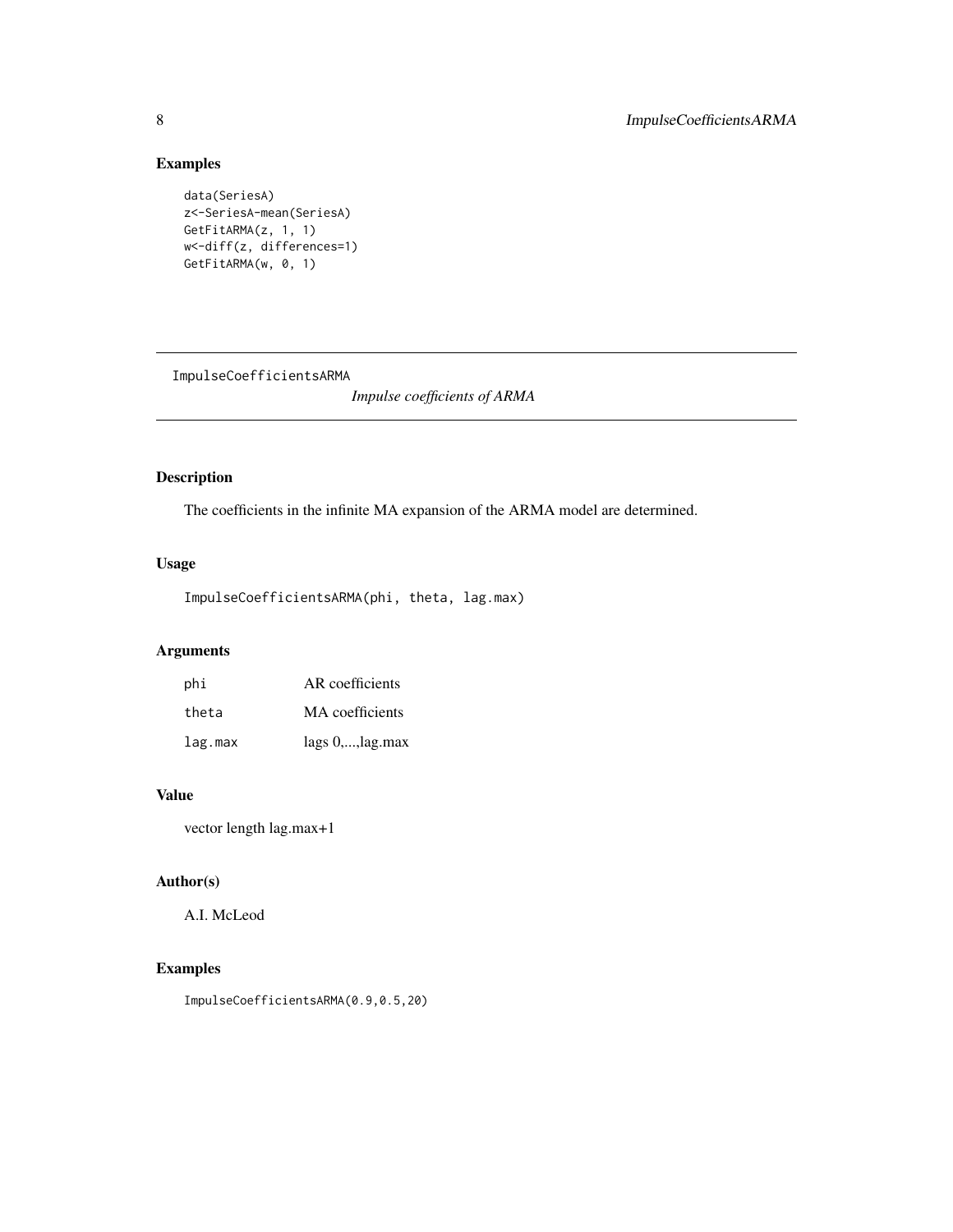<span id="page-8-1"></span><span id="page-8-0"></span>InformationMatrixARMA *Expected large-sample information matrix for ARMA*

## Description

The expected large-sample information matrix per observation for ARMA(p,q) models is computed.

## Usage

```
InformationMatrixARMA(phi = numeric(0), theta = numeric(0))
```
#### Arguments

| phi   | AR coefficients |
|-------|-----------------|
| theta | MA coefficients |

## Details

The information matrix is derived by Box and Jenkins (1970).

#### Value

a matrix of order (p+q)

#### Author(s)

A.I. McLeod

## References

Box and Jenkins (1970). Time Series Analysis: Forecasting and Control.

## See Also

[FitARMA](#page-3-1)

```
#The covariance matrix estimates of the parameters phi and theta in an ARMA(1,1)
#with phi=0.9 and theta=0.5 and n=200 is
v<-solve(InformationMatrixARMA(0.9,0.5))/200
v
#and the standard errors are
sqrt(diag(v))
```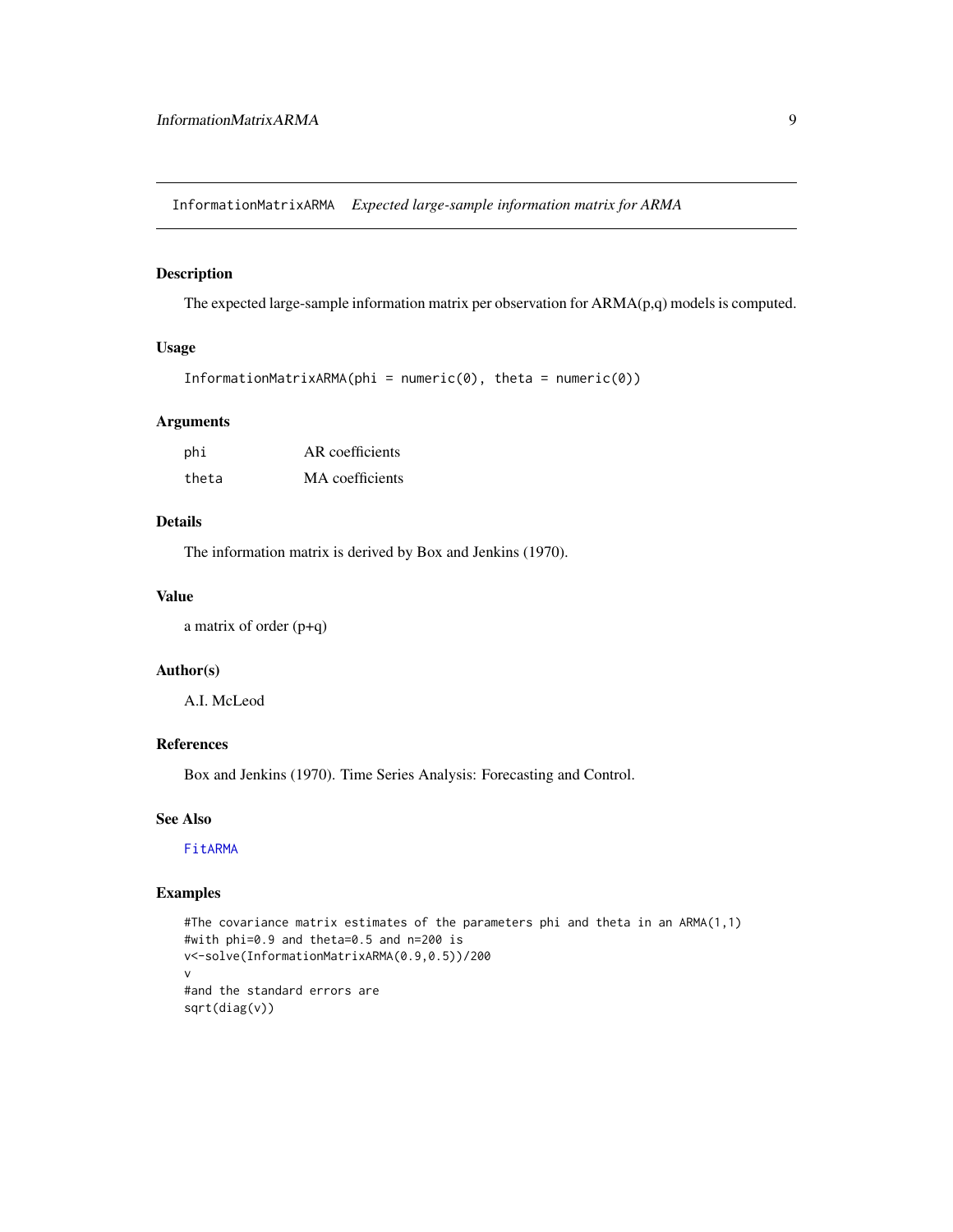<span id="page-9-1"></span><span id="page-9-0"></span>

a brief summary is printed out of the fitted model

## Usage

## S3 method for class 'FitARMA'  $print(x, \ldots)$ 

## Arguments

| X        | object, class FitARMA |
|----------|-----------------------|
| $\cdots$ | optional arguments    |

#### Value

the result is displayed

#### Author(s)

A.I. McLeod

## See Also

[FitARMA](#page-3-1)

## Examples

```
data(SeriesA)
FitARMA(SeriesA, c(1,0,1))
```
<span id="page-9-2"></span>residuals.FitARMA *residuals method for class FitARMA*

## Description

The innovation residuals are obtained.

#### Usage

```
## S3 method for class 'FitARMA'
residuals(object, ...)
```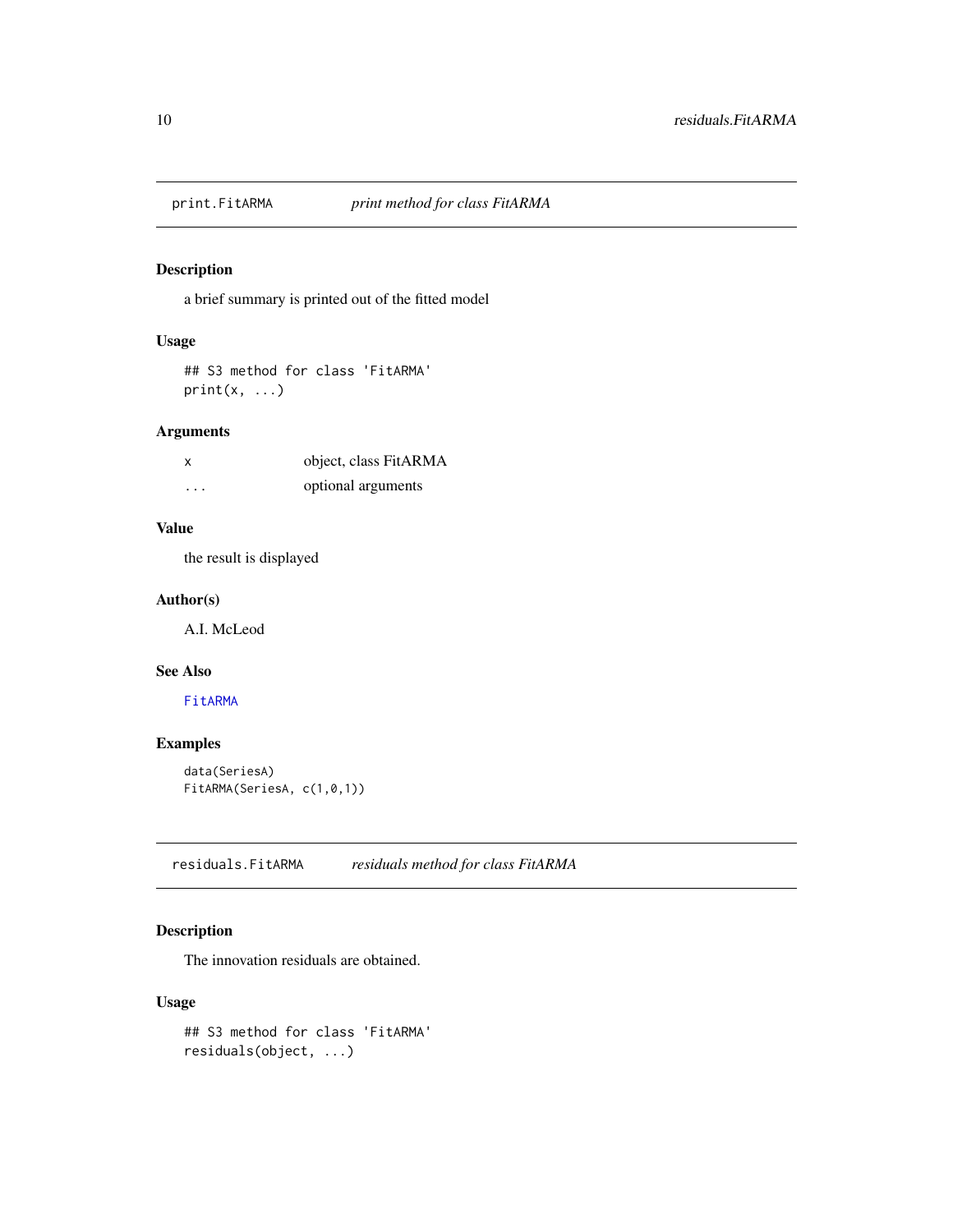# <span id="page-10-0"></span>Arguments

| object | class FitARMA object |
|--------|----------------------|
| .      | auxiliary parameters |

## Value

vector or ts object

# Author(s)

A.I. McLeod

# See Also

[FitARMA](#page-3-1)

# Examples

```
data(SeriesA)
out<-FitARMA(SeriesA, c(1,0,1))
resid(out)
```
SimulateGaussianARMA *Simulate Gaussian ARMA model*

# Description

An exact simulation method is used to simulate Gaussian ARMA models.

## Usage

```
SimulateGaussianARMA(phi, theta, n, InnovationVariance = 1, UseC = TRUE)
```
## Arguments

| phi                | AR coefficients                                         |  |
|--------------------|---------------------------------------------------------|--|
| theta              | MA coefficients                                         |  |
| n                  | length of series                                        |  |
| InnovationVariance |                                                         |  |
|                    | innovation variable, default is 1                       |  |
| UseC               | if UseC=TRUE, use C code. Otherwise, use slower R code. |  |

# Details

The detailed description is given in Hipel and McLeod (1994, 2006).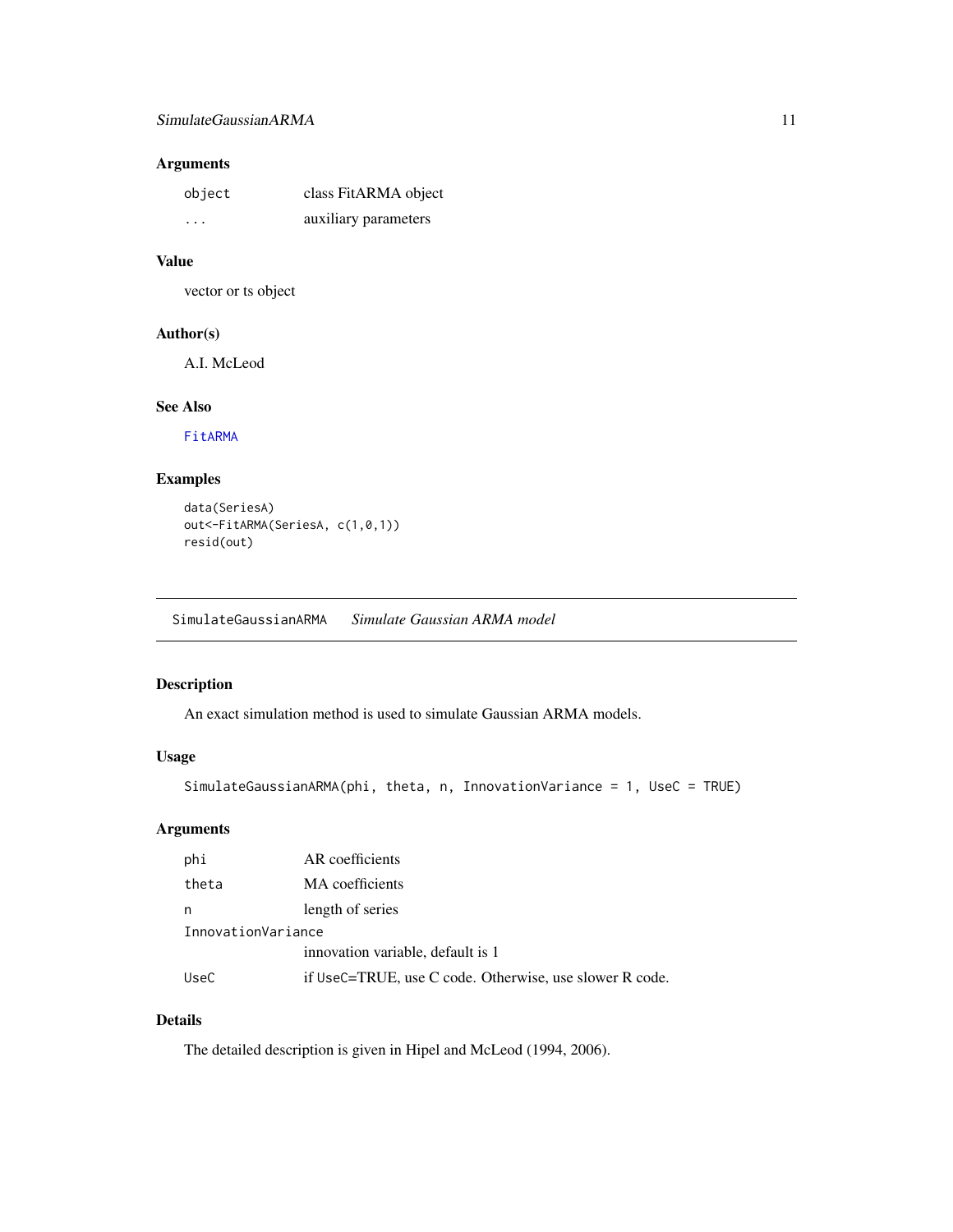## <span id="page-11-0"></span>Value

a vector containing the time series

## Author(s)

A.I. McLeod

# References

Hipel, K.W. and McLeod, A.I. (2006). Time Series Modelling of Water Resources and Environmental Systems.

#### See Also

[arima.sim](#page-0-0)

# Examples

```
z<-SimulateGaussianARMA(0.9, 0.5, 200)
FitARMA(z, c(1,0,1))
```
summary.FitARMA *print method for class FitARMA*

## Description

a summary is printed out of the fitted model

#### Usage

```
## S3 method for class 'FitARMA'
summary(object, ...)
```
## Arguments

| object                  | object, class FitARMA |
|-------------------------|-----------------------|
| $\cdot$ $\cdot$ $\cdot$ | optional arguments    |

## Value

the result is displayed

#### Author(s)

A.I. McLeod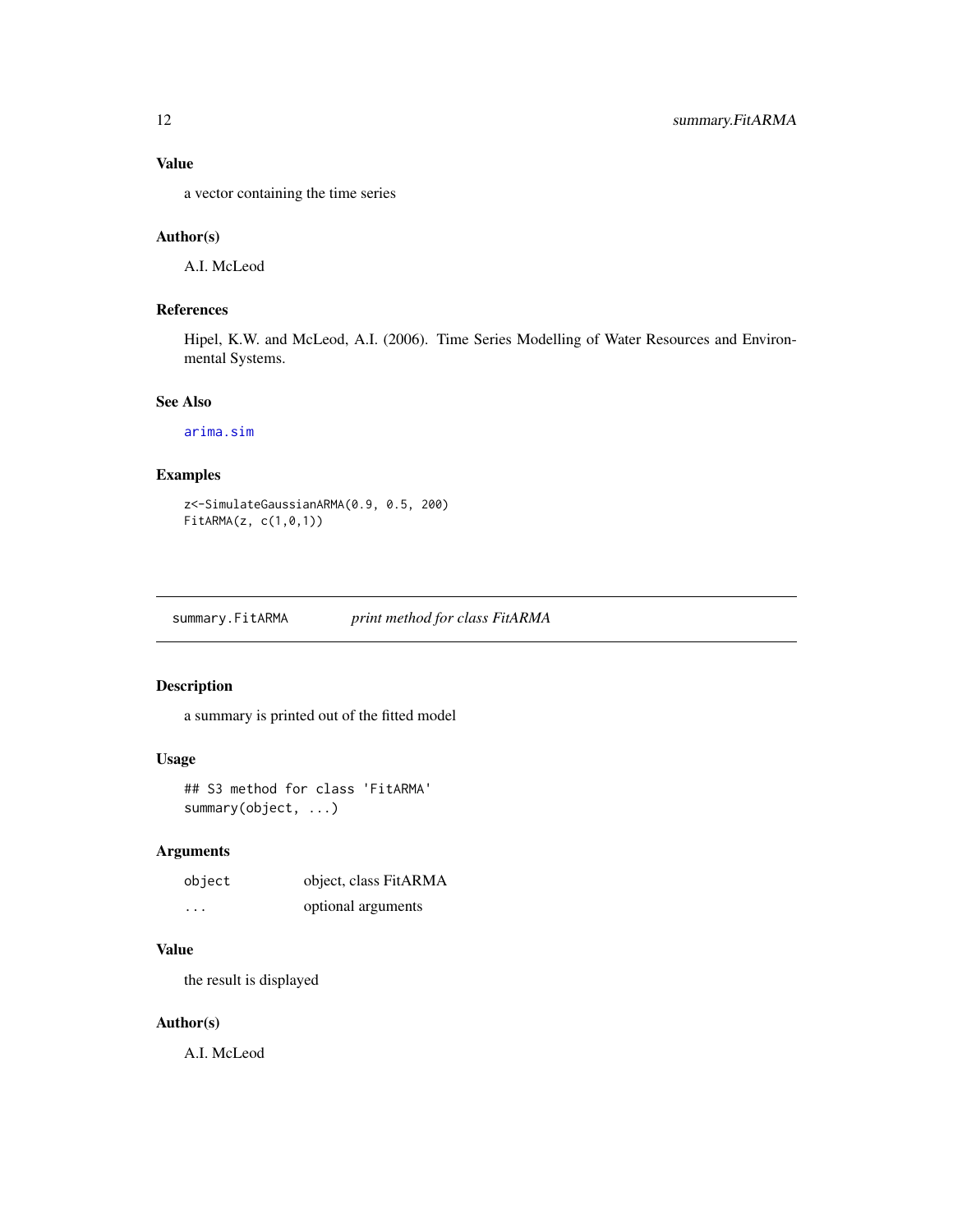#### <span id="page-12-0"></span>TacvfARMA 13

#### See Also

[FitARMA](#page-3-1)

#### Examples

```
data(SeriesA)
out<-FitARMA(SeriesA, c(1,0,1))
summary(out)
```
TacvfARMA *Theoretical Autocovariance Function of ARMA*

## Description

The theoretical autocovariance function of an  $ARMA(p,q)$  with unit variance is computed. This algorithm has many applications. In this package it is used for the computation of the information matrix, in simulating p initial starting values for AR simulations and in the computation of the exact mle for the mean.

## Usage

```
TacvfARMA(phi = numeric(0), theta = numeric(0), lag.max = 20)
```
#### Arguments

| phi     | AR coefficients                             |
|---------|---------------------------------------------|
| theta   | MA coefficients                             |
| lag.max | computes autocovariances lags 0,1,, lag.max |

## **Details**

The algorithm given by McLeod (1975) is used.

The built-in R function ARMAacf could also be used but it is quite complicated and apart from the source code, the precise algorithm used is not described. The only reference given for ARMAacf is the Brockwell and Davis (1991) but this text does not give any detailed exact algorithm for the general case.

Another advantage of TacvfARMA over ARMAacf is that it will be easier for to translate and implement this algorithm in other computing environments such as MatLab etc.

#### Value

vector of length lag.max+1 containing the autocovariances is returned

#### Author(s)

A.I. McLeod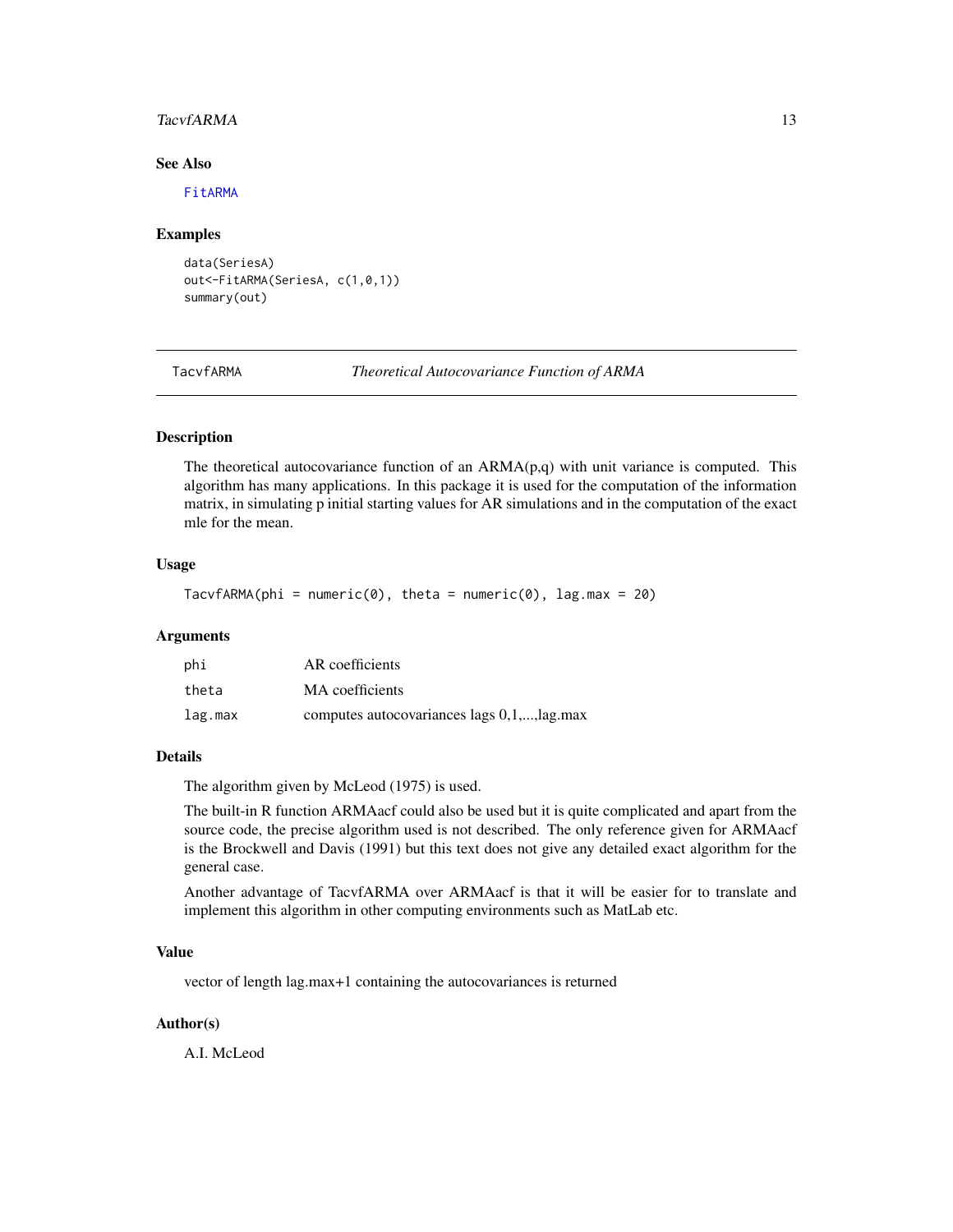#### <span id="page-13-0"></span>References

McLeod, A.I. (1975), Derivation of the theoretical autocorrelation function of autoregressive movingaverage time series, Applied Statistics 24, 255-256.

#### See Also

[ARMAacf](#page-0-0), [InformationMatrixARMA](#page-8-1)

#### Examples

```
#calculate and plot the autocorrelations from an ARMA(1,1) model
# with parameters phi=0.9 and theta=0.5
g<-TacvfARMA(0.9,0.5,20)
AcfPlot(g/g[1], LagZeroQ=FALSE)
```

|  | fAR |  |
|--|-----|--|
|  |     |  |

techances of auxilary AR process in ARMA(p,q)

#### Description

The auxilary AR processes in the ARMA(p,q) model phi(B)z(t)=theta(B)a(t) are defined by phi(B)u(t)=a(t) and theta(B)v(t)=a(t). The upper off-diagonal p-by-q block of the ARMA information matrix is obtained from the cross-covariances of u(t) and v(t). This function obtains these covariances.

#### Usage

tccfAR(phi, theta)

#### Arguments

| phi   | AR coefficients in ARMA |
|-------|-------------------------|
| theta | MA coefficients in ARMA |

## Details

A set of linear equations which determine the covariances is solved. The algorithm is similar in spirit to that for the autocovariances (McLeod, 1975).

#### Value

vector of cross-covariances

#### Author(s)

A.I. McLeod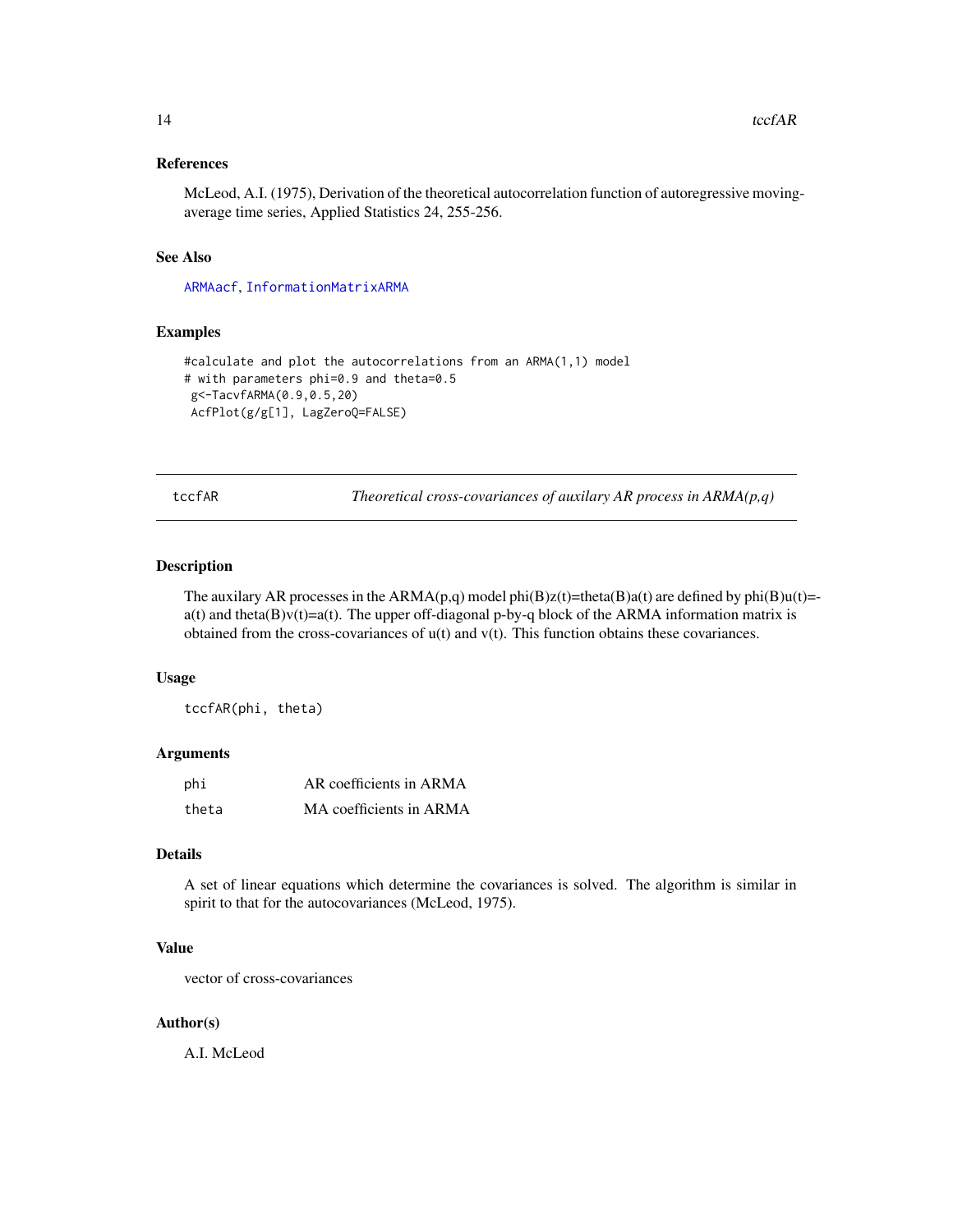#### <span id="page-14-0"></span>tccf $AR$  15

# References

McLeod, A.I. (1975), Derivation of the theoretical autocorrelation function of autoregressive movingaverage time series, Applied Statistics 24, 255-256.

# See Also

[InformationMatrixARMA](#page-8-1)

# Examples

tccfAR(0.9,0.5)